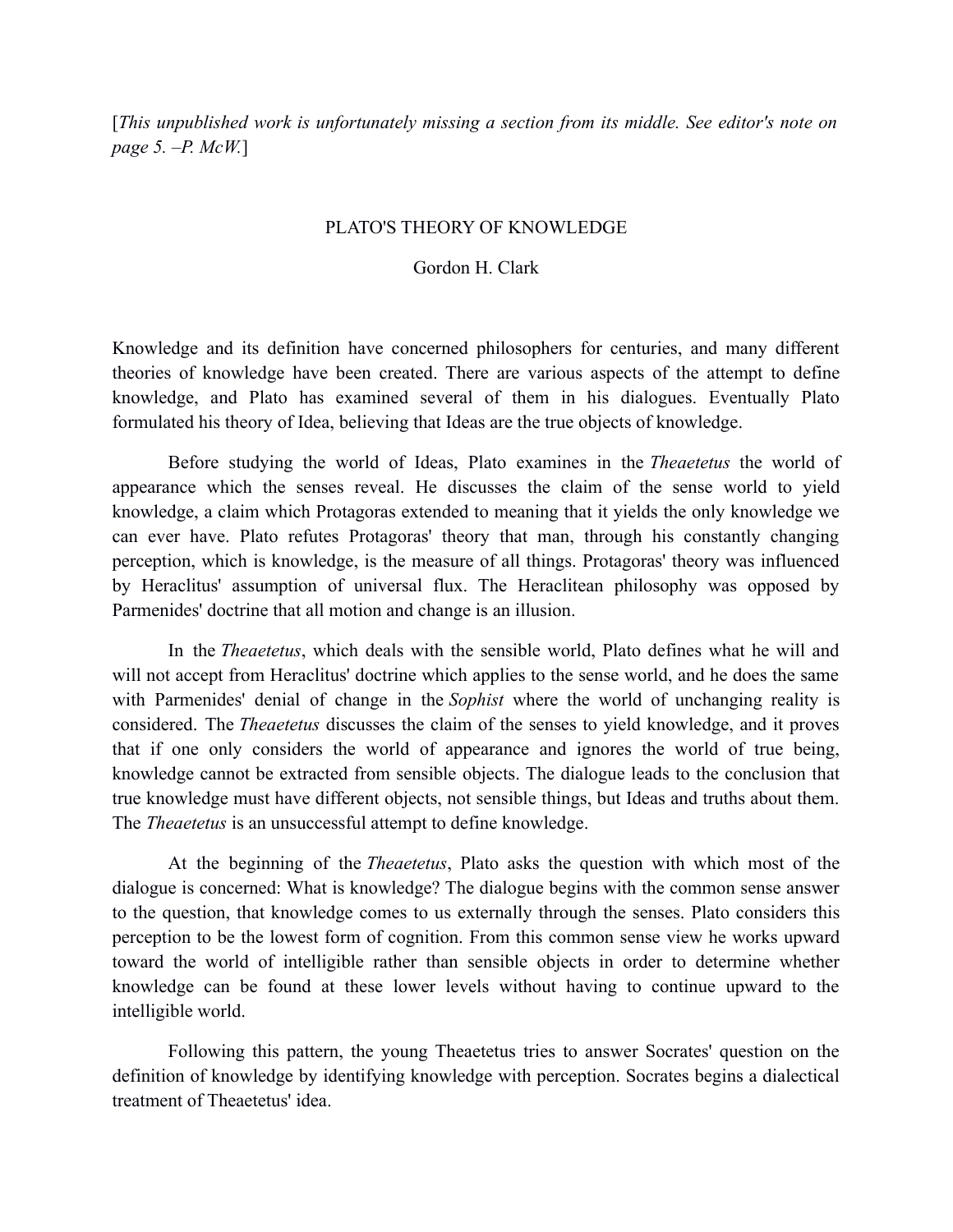…dialectic means a co-operative inquiry carried on in conversation between two or more minds that are equally bent, not on getting the better of the argument, but on arriving at the truth. $1$ 

A hypothesis is made by one speaker, and it is corrected and improved until its complete meaning is clear. Criticism may then result in rejection of the hypothesis or in a new idea which should be closer to the truth. In this dialogue three suggestions are made and all rejected.

Plato first tries to reveal the full meaning of the assertion that perception is knowledge. Theaetetus' identification of perception with knowledge parallels Heraclitus' theory that all things are in motion and Protagoras' doctrine that man is the measure of all things. Plato shows how a complete, sensualistic theory of knowledge – that everything that is perceptible changes constantly from one state of being to another – can be derived from these two theories.

Plato accepts some of the elements from these doctrines as true when they have the necessary qualifications. Later he shows what he will not accept from the theories. Plato agrees with Protagoras that perception is infallible and that what appears to a person in perception is true for him, although Plato and Protagoras may have interpreted this assumption differently. Heraclitus claims that everything is in motion. Plato agrees that all sensible objects are in constant flux, but to him sensible objects are not all things. Plato, Heraclitus, and Protagoras all agree that no contrary can exist if it is separated from its own contrary.

Heraclitean doctrine states that everything is always in the process of becoming, it never "is," as a result of constant motion. Plato alters this claim that perception is what is in the process of becoming. He interprets the statement, "What I perceive becomes for me," as meaning that the quantity perceived becomes at the instant it is perceived and only for one percipient. The quality has no independent existence in the physical object at other times.

This is an extension of the Protagorean doctrine. No one else can perceive the object in the same way, and the same person cannot perceive it the same way twice. The change in an object occurs between the object and the sense organ and not within time. The sense organ is no more constant than the object.

Plato now gives what he thinks is a true account of the objects of perception.

Plato intends to refute the claim of perception (in spite of its infallibility) to be knowledge on the ground that its objects have no real being, but are always becoming and changing and therefore cannot be known.<sup>2</sup>

Plato elaborates on the theory of the nature of sense perception. The objects that are perceived through the senses become perceptible through their motion. Even the perceiving objects produce motion when in the process of perception.

There are two kinds of motion; one is change of place, the motion of the object, and the other is change of quality, the motion of the perceiving subject. These motions come from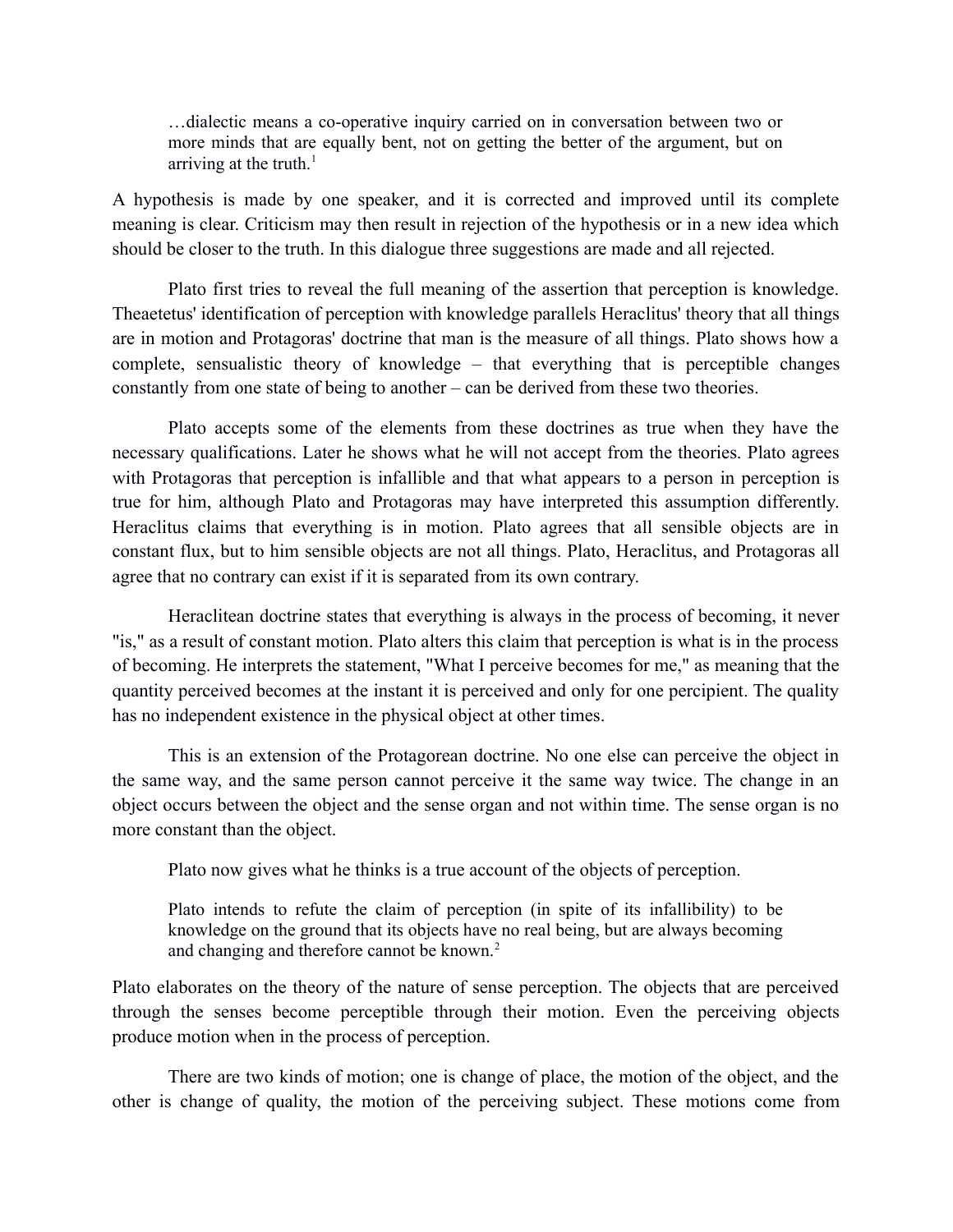opposite sources and meet and influence each other. The percipient becomes aware of the effects of friction of these motions, and it experiences a sense quality and the perception of this quality, such as coldness. The constantly changing object meets constant change in the subject and becomes cold or some other quality in the momentary perception of the subject. Two different subjects can never perceive the same qualities in an object, and a subject cannot have two identical perceptions of an object. Theaetetus accepts this account of perception which he has identified with knowledge.

Plato has interpreted Protagoras' assertion that "what appears to each man *is* to him" as meaning that what he perceives has meaning *for* him and that his perception is infallible. Plato's theory of perception now claims that the object does not have being apart from the percipient and interprets "is to him" as meaning "becomes for him." Perception is infallible.

Plato then begins to question whether perception as it has been described possesses all the characteristics of knowledge. He also criticizes the aspects of the Heraclitean and Protagorean doctrines which go beyond what he has accepted. Two objections are made against Protagoras' man-measure theory. One is: Why is man the measure of all things? Why not some other animal, since man has no privileged position with regard to mere sensation? Second, if what everyone believes as the result of perception is true for him, how can any person be wiser than another?

The simple identification of perceiving and knowing is criticized. These criticisms take the meaning of perception in its narrowest form, and although they take Theaetetus' statement more literally than he meant, they point out the various meanings of the word "know." Perception must include awareness of memory objects or the identification of perception with knowledge becomes ridiculous. If a man sees and acquires knowledge of what he has seen and then closes his eyes, he remembers the thing but does not see it. But if he does not see it, he does not know it since he does not perceive it. So a man who has come to know something and remembers it does not know it because he does not see it. This is absurd. "I know" must have other meanings than "I am perceiving."

In order to make the argument more fair, Socrates attempts to defend Protagoras' theory as he probably would have done himself. Protagoras replies to the objection that a person can know and not know the same thing if he remembers it but does not see it. He claims that the memory image is not the same thing as a present sense-impression. Therefore it is not true that a person can know (remember) and not know (see) the same thing. The objection merely determined that the meaning of perception must be expanded to include awareness of memory images.

Another objection was that if sense-perception and knowledge are identical, a person, who looks at an object with one eye while he has the other shut, knows the object and does not know it. Protagoras can reply to this by saying that the person, who has the conflicting states of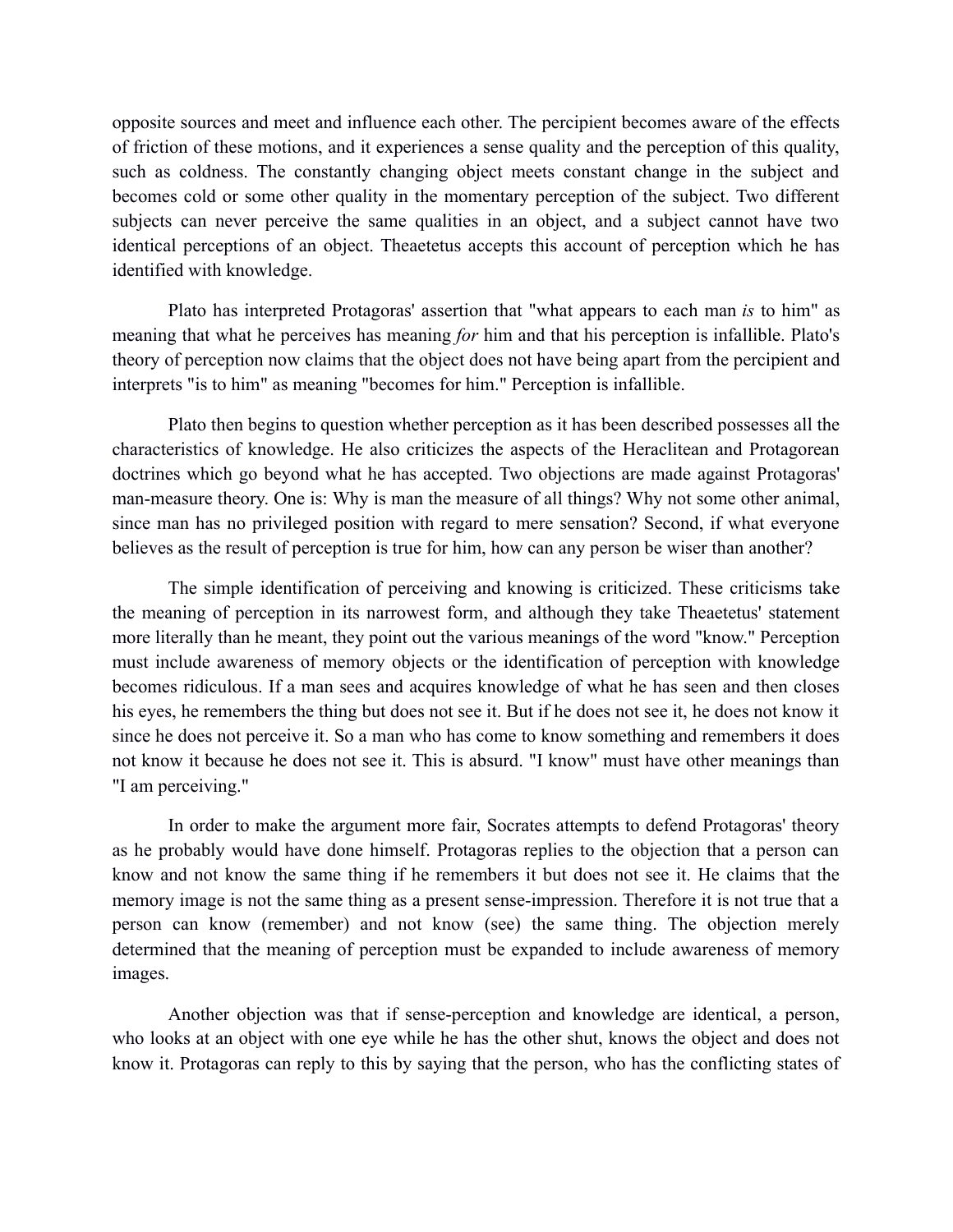consciousness, changes with every sense impression he experiences. Since a person is different with every experience, there is no conflict.

The main objection against his position was that if each man is the measure of his own judgments or beliefs, how can one man be wiser than another? Although every opinion is true, since man is the measure of all things, Protagoras believed that some opinions are better than others, and that his responsibility as an educator was to substitute better opinions for worse ones. He cannot substitute truer beliefs for less true ones, but only sounder ones. Sounder beliefs are those that will produce better results in the future, results which will seem better to the person in the future.

Protagoras' doctrine, Heraclitean flux, and Theaetetus' claim that perception is identical to knowledge still have not been seriously criticized. First, Protagoras' doctrine, every judgment is true for him who makes it, is refuted. Secondly, the Heraclitean theory, all things are in motion, is refuted as fatal to all communication. Finally, the identification of perception with knowledge is denounced.

Plato attacks the doctrine that man is the measure, beyond immediate perception, of all judgments. By Protagoras' claim that a wiser man has better opinions than another man, the measure of wisdom or ignorance is the result of existing or insufficient knowledge of the useful. There may be momentary difference of opinion whether a thing is useful or harmful. Later the issue is decided unanimously by the consequences which have occurred in the meantime. The wise man can foresee what will happen later with reference to all judgments in the future. The foolish man is one who cannot predict what will happen. When there is a prediction that one plan will produce better effects than another, it is a matter of opinion whether this prediction is true until the results occur.

Protagoras surely thought that his educational methods were truer predictions of the future than those of other teachers. He assumes that his opinion is better than that of others. Most people believe that Protagoras' theory is false, and, since he concedes that their opinion is true (because all opinions are true), he admits that his theory is false. Although he admits that their opinion is true, if only for them, they do not admit that his theory is true, even for him. Since all opinion is not even true for him, Protagoras is contradicting himself. Plato shows that not all judgments can be true.

[*At this point, there is a section of missing material dealing with Plato's objections to Heraclitus. This lost section contains the references of endnotes 3 and 4. –P. McW.*]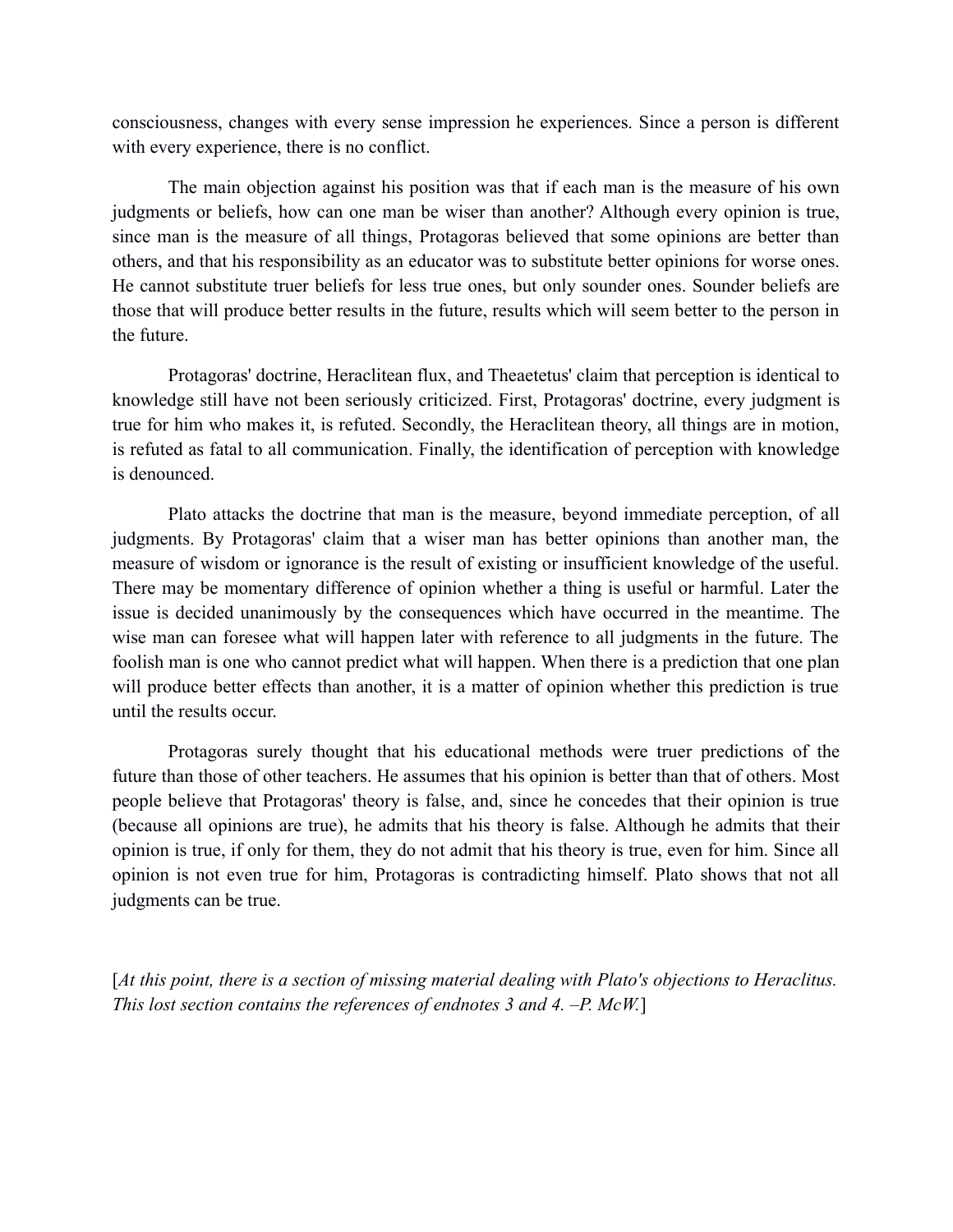Plato does not discuss in the dialogue the doctrine of Parmenides that all motion and change is an illusion, which is at the other extreme from the Heraclitean principle. The criticism of Parmenides is included in the *Sophist* where the world of unchanging reality appears.

The elements in Protagoras' doctrine and in Heracliteanism which Plato will not accept have been eliminated. The ones that he accepts and has included in his theory of the nature of perception remain. He now considers Theaetetus' claim that perception is knowledge, which means that it is the whole of knowledge. He argues that perception cannot be the whole of knowledge because much of what is always called knowledge includes truths involving terms which are not objects of perception. In addition to the separate sense organs there must be a mind which receives their reports and makes judgments on them.

In making these judgments the thinking mind uses terms like "exists," "is the same as," "is different from," which are not objects of perception reaching the mind through the channel of any special sense, but are "common" to all the objects of sense. The mind gains its acquaintance with the meaning of such terms through its own instrumentality, not by the commerce between bodily organs and objects.<sup>5</sup>

Plato concludes that perception is not the whole of knowledge. His second conclusion is that even within its own sphere, perception is not knowledge at all. The objects of perception do not have the true reality which the objects of knowledge must have. Although perception is infallible, which is the first characteristic of knowledge, it cannot apprehend existence and truth, the second mark of knowledge. The simplest judgment is beyond the scope of perception.

The advance to knowledge is a gradual recovery of clear vision, possible only by a training in dialectic.<sup>6</sup>

Knowledge, to Plato, has the real for its objects, and the objects of perception do not have true and permanent being. Plato has disproved the claim that perception is knowledge.

Since it has been concluded that knowledge is not perception, Theaetetus suggests that knowledge be defined as true judgment or right opinion. He has realized that knowledge must be above the level of mere sensation; thinking or judgment must be involved. Judgments can be true or false, and he claims that any true judgment is knowledge.

Socrates then asks how false judgment is possible. If we agree that anything is either known or unknown to us, it is difficult to see how we can ever think that one thing, whether we know it or not, can be another thing, whether we know it or not, in other words, mistake one thing for another. As long as the question of false judgment is restricted to these narrow limits, it cannot be explained.

Socrates also objects to identifying false judgment as thinking the thing that is not. When a man thinks, he thinks something, a thing that is. To think what is not is to think nothing, which is the same as not to think at all. Therefore it is impossible to think what is not. Thinking what is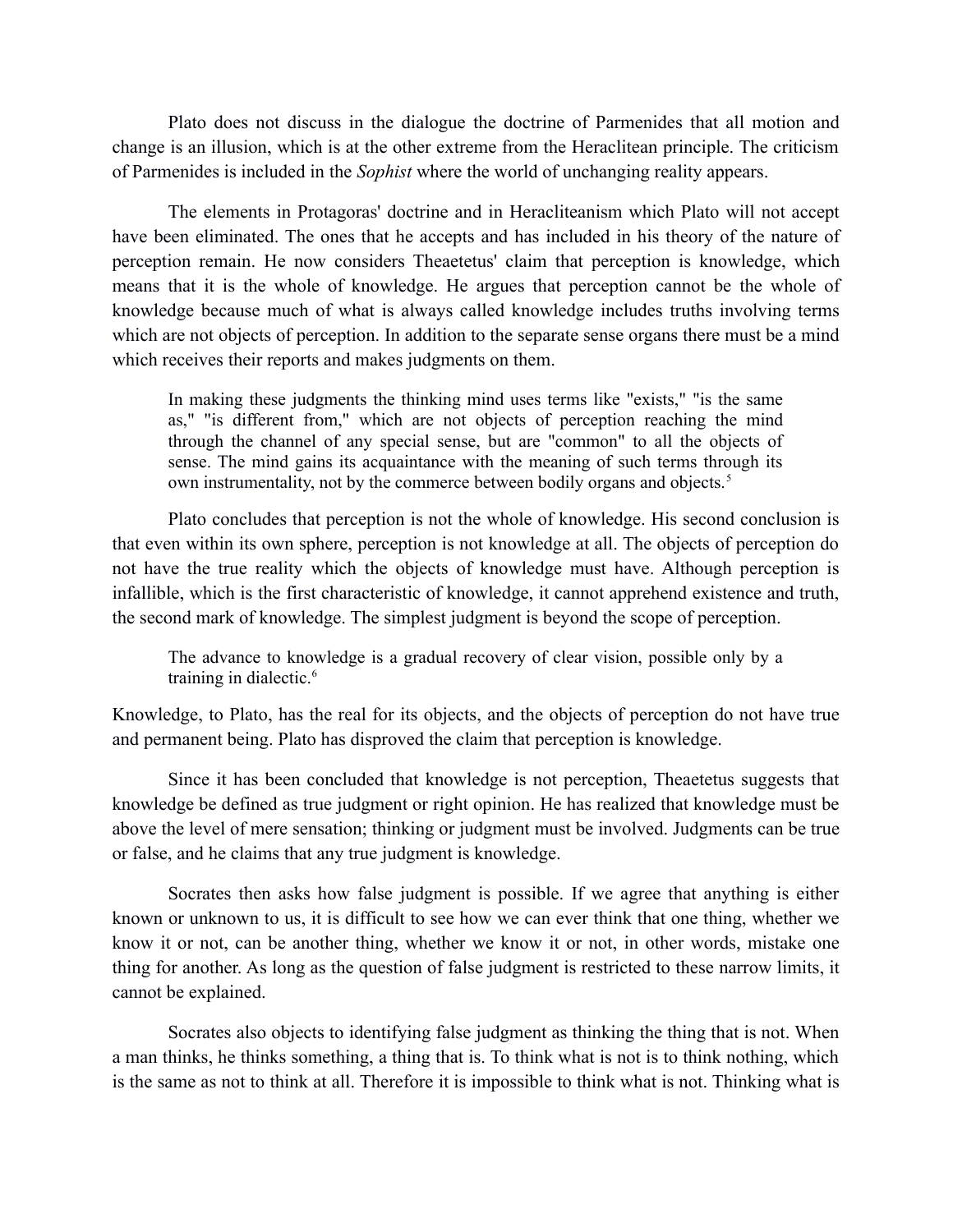not is something different from thinking falsely. False judgment cannot be defined along these lines.

In the dialogue Plato equates the act of mistaking one thing for another with making the silent statement that one thing is the other. If we have both things clearly before our minds, we never judge that one thing is another. The idea of mistaking one thing for another does not explain how we can make a false judgment, if it is assumed that the things must either be known (present to the mind) or unknown (absent from the mind).

To avoid this objection, the contents of the memory are introduced into the argument. The memory is represented as a wax tablet on which impressions of the sense stimuli and the consideration of the stimuli are made. If the impressions are not clear or become distorted when new impressions are made on the tablet, it is possible to mistake them or to read them incorrectly. Error comes, not in the act of perception, but in judgments made about what is perceived. Only a small number of false judgments can be defined as misfitting perception to thought. This is not a definition of false judgment in general; it does not include cases where perception is not involved.

In order to illustrate such cases, the memory is compared to a bird-cage in which all our ideas are confined. The birds flying around in the cage are like pieces of knowledge. A person can possess knowledge without having it around him. It is impossible to possess what one does not possess, so a man cannot know what he does not know. He can get hold of a false judgment about something by catching a different piece of knowledge as he might catch a wrong kind of bird. When he gets hold of the right piece about it, he thinks what is true and has a true judgment about it. False judgment is the interchange of pieces of knowledge.

However it is difficult to explain how a person can fail to recognize a false belief as false and mistake it for a true belief which is stored in his mind. Socrates' arguments result in the question,

How can I know what I know? How can I recognize knowledge when I have it and be sure that it is knowledge?<sup>7</sup>

The term "knowledge" is very ambiguous, and, until all its meanings have been revealed, false judgment cannot really be explained. Socrates' discussion has pointed out some of its meaning. Plato's analysis of false judgment is included in the *Sophist* when the Forms have been introduced.

The "pieces of knowledge" stored in the mind are no more than true beliefs. Our attitude toward a false belief is the same as it is toward a true one. Our confidence in belief is not based on reason. Socrates contrasts a jury's second-hand belief when convinced of the facts to the direct knowledge of the eye-witness who has seen the fact. Even if the jury finds the right verdict, they are still judging without knowledge, only belief. If true belief and knowledge were the same, a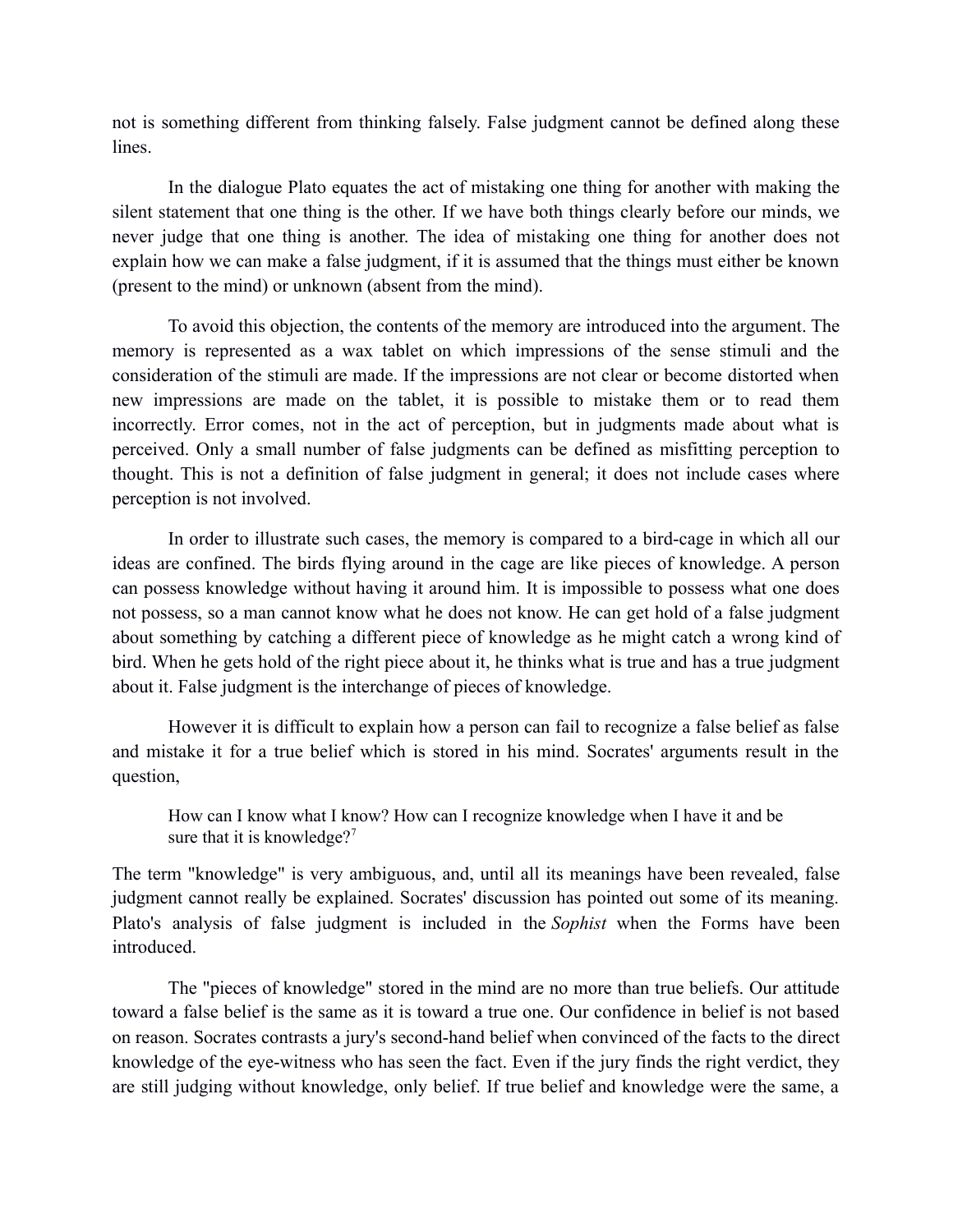juryman could never have a correct belief without knowledge. Therefore, knowledge cannot be defined as true belief.

True belief lacked something which was necessary in order to call it knowledge. So Theaetetus suggests that knowledge is true belief accompanied by an account or explanation. Plato considers the various possible meanings of "account" and finally rejects the suggestion. The account is not enough to raise correct opinion to the level of knowledge.

Socrates considers a theory that he has heard which claims that there are certain elements, the fundamentals of nature, and all other things are complexes of these elements. We have the simple direct perception of the elements, but we do not have knowledge of them. At first we have a true notion without an account of the complex. When we have enumerated the elements of the complex, we have given an account of it and know it. The only things the theory considers as the objects of cognition are concrete individual things. If we enumerate the parts of a complex thing, we reach the elements which cannot be explained and therefore cannot be known. The process of acquiring knowledge is the process of analyzing a complex which is not known into its parts which cannot be known.

However if the letters of a word are considered to be the elements of a syllable, our knowledge of the elements or letters is usually clearer than our knowledge of syllables. The theory, though, regards our perception of elements as inferior to the knowledge we supposedly gain by giving an account of the complex.

Then, if we are to argue from our own experience of elements and complexes to other cases, we shall conclude that elements in general yield knowledge that is much clearer than knowledge of the complex and more effective for a complete grasp of anything we seek to know. If anyone tells us that the complex is by its nature knowable, while the elements unknowable, we shall suppose that, whether he intends it or not, he is playing with us. $8$ 

There are three possible meanings of "account," and none of them succeeds in converting belief into knowledge. It is still assumed that the only things that can be known are concrete individual things and that knowledge is the result of giving an account of such things.

One of the possible meanings of account is the expression of thought in speech. Anyone who is not deaf or mute can speak, and therefore anyone who has a correct notion can express it in speech, in other words, can give an account of it. So there can be no correct notion apart from knowledge.

The second possible meaning is the enumeration of the elementary parts. This meaning is considered without believing that the element must be unknowable. We may have a correct belief about every letter in a name and write it correctly, but not have the assured knowledge that would prevent us from writing it incorrectly another time. If we do not understand it, although we have a correct belief about its parts, we do not know it.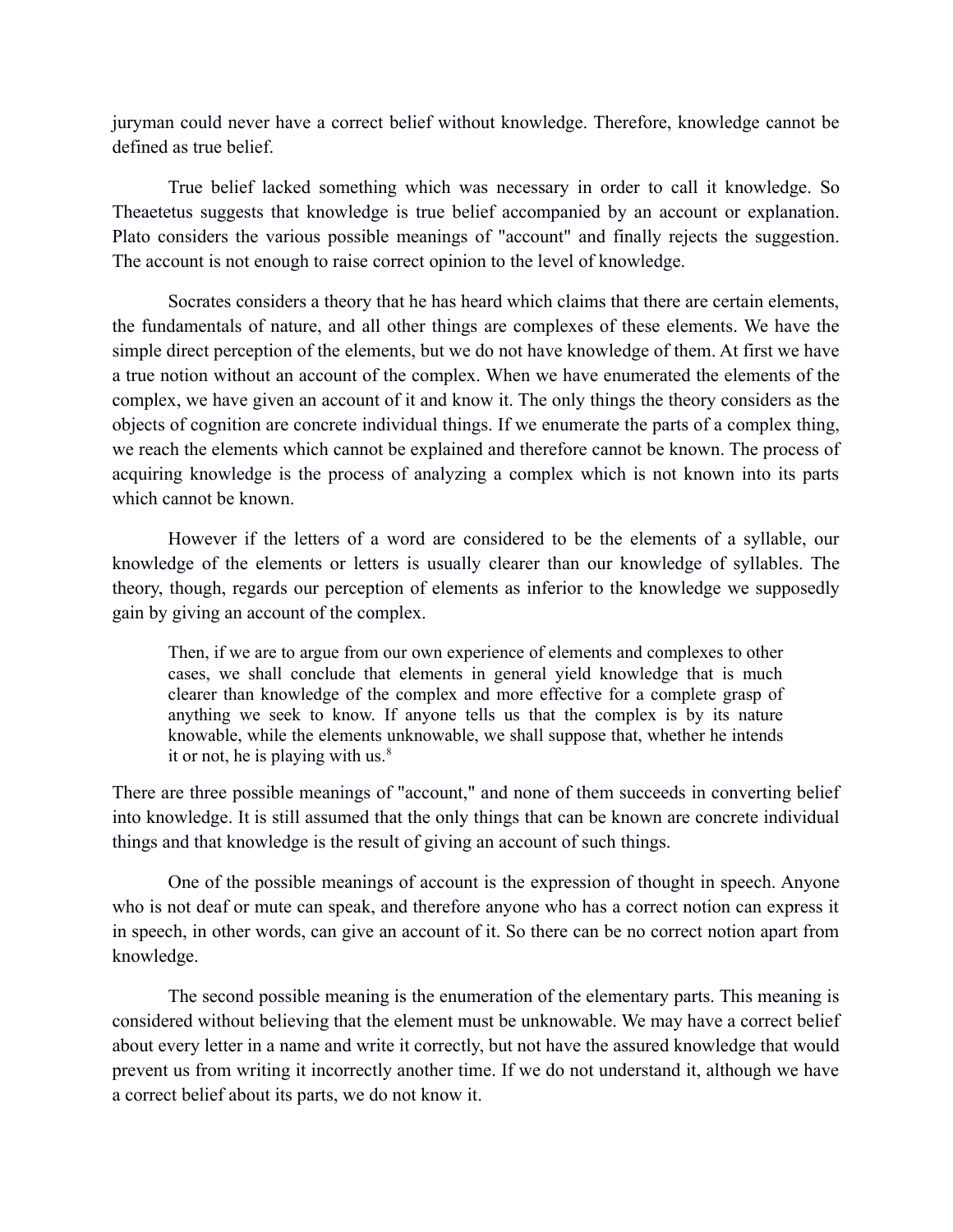The third possible meaning of account is the statement of a distinguishing mark. When we grasp how an object differs from all other things, we gain knowledge of what we previously had a true notion about. However, Socrates says this means that when we have a right notion of the way things are different from other things, we are to add a correct notion of the way they differ from other things, which is ridiculous. If having an account of something means we must know the differences rather than just having a notion of it, the knowledge is correct belief with a knowledge of differentness, which is absurd. We cannot gain knowledge which is believed to be superior to beliefs, by adding an account in any of the senses that have been considered. All these attempts to define knowledge have failed.

The necessary conclusion from the dialogue's discussion is that true knowledge has a different kind of things as its objects. It is Plato's view that

…the objects of which knowledge must give an account are not concrete individuals but objects of thought, and that the simpler terms in which the account must be stated are not material parts but higher concepts.<sup>9</sup>

The objects of knowledge are not sensible things, but Ideas and truths about them. These objects, which are not discussed in the *Theaetetus*, do not change in any respect; they had no beginning and will have no end. Therefore it is possible for us to know them. The *Theaetetus* leads to the conclusion that reality must be incorporeal by illustrating the failure of all attempts to gain knowledge from sensible objects. The dialogue has been an unsuccessful attempt to define knowledge.

 $\mathcal{L}_\text{max}$ 

<sup>1</sup> Cornford, Francis M., *Plato's Theory of Knowledge*, 30.

<sup>2</sup> *Ibid*., 49.

<sup>3</sup> *Ibid*., 92.

<sup>4</sup>  *Ibid*., 99.

<sup>5</sup>  *Ibid*., 105.

<sup>6</sup> *Ibid*., 108. 7 *Ibid*., 140.

<sup>8</sup> *Ibid*., 154.

<sup>9</sup>  *Ibid*.